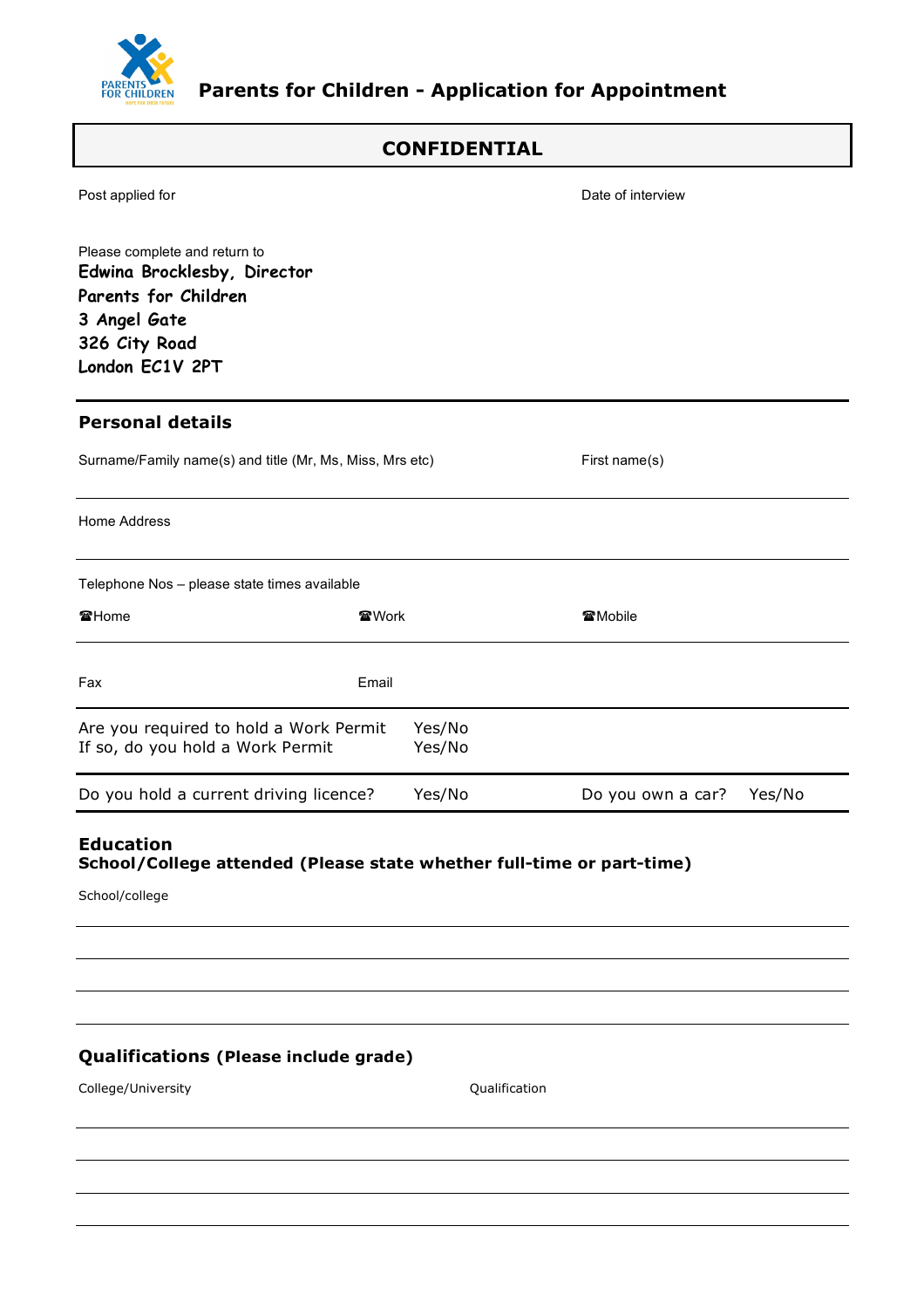## **Present/most recent employment**

Name and address of employer

| Job held                                                                                                                             | Line Manager     |                                                                                                               |  |  |
|--------------------------------------------------------------------------------------------------------------------------------------|------------------|---------------------------------------------------------------------------------------------------------------|--|--|
| From                                                                                                                                 | To               | Notice required                                                                                               |  |  |
| Basic salary/wage                                                                                                                    | Other allowances |                                                                                                               |  |  |
| Brief description of duties/responsibilities                                                                                         |                  |                                                                                                               |  |  |
|                                                                                                                                      |                  |                                                                                                               |  |  |
| Other employment/career history<br>leaving full-time education.                                                                      |                  | Please give the most recent first and provide full details of all paid and unpaid employment and breaks since |  |  |
| Employer's name and address<br>From<br>To                                                                                            |                  | Position held                                                                                                 |  |  |
|                                                                                                                                      |                  |                                                                                                               |  |  |
|                                                                                                                                      |                  |                                                                                                               |  |  |
| <b>Training and development</b><br>Please give details of all education/training and development qualifications relevant to the post |                  |                                                                                                               |  |  |
|                                                                                                                                      |                  |                                                                                                               |  |  |
|                                                                                                                                      |                  |                                                                                                               |  |  |

#### **Information – experience, knowledge, skills and abilities**

Please explain how your experience, knowledge and skills gained in paid or unpaid work, study or training meet the criteria in the job description. Attach additional sheets if necessary.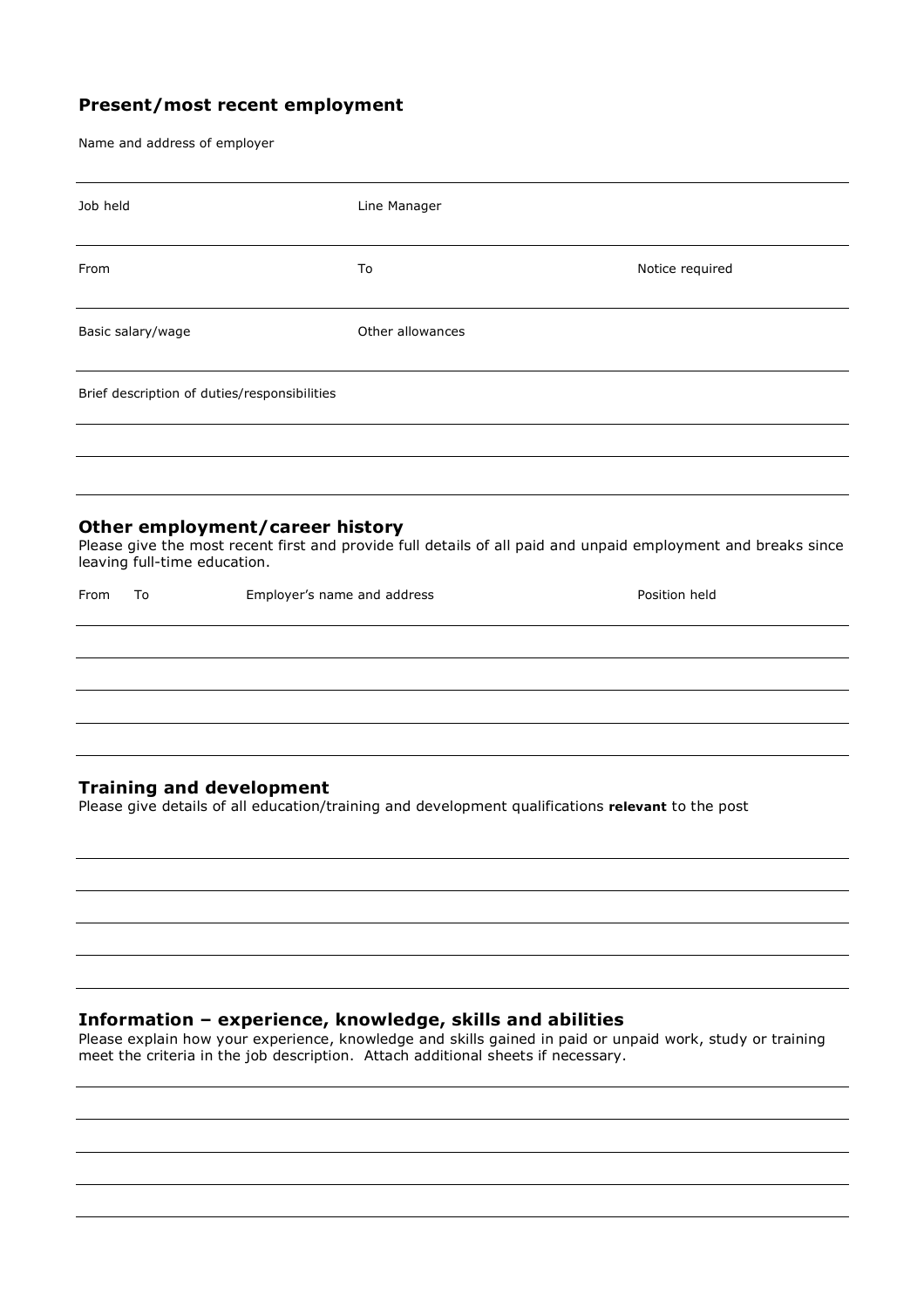#### **References**

Please give the name and address of two people who can provide an assessment of your suitability for this position. If you are currently employed, you are asked to give your current employer and your previous employer. Otherwise your two most recent employers. For some posts references will be required before the interview.

#### **Reference 1 – Current employer**

Name & Address

| Telephone No                                                                                                                    | Fax No                                  | Email                |
|---------------------------------------------------------------------------------------------------------------------------------|-----------------------------------------|----------------------|
| Name of Line Manager/Department                                                                                                 |                                         |                      |
| Your position                                                                                                                   | Period of employment                    |                      |
| Reference 2 - Previous employer                                                                                                 |                                         |                      |
| Name & Address                                                                                                                  |                                         |                      |
|                                                                                                                                 |                                         |                      |
| Telephone No                                                                                                                    | Fax No                                  | Email                |
| Name of Line Manager/Department                                                                                                 |                                         |                      |
| Your position                                                                                                                   | Period of employment                    |                      |
| May we contact your current employer?<br>May we contact your previous employer?                                                 | YES/NO<br>YES/NO                        |                      |
| <b>Health</b><br>Are you disabled?<br>If Yes, please give details and specify any special needs in relation to your disability. | YES/NO                                  |                      |
| Please record instances of absenteeism:                                                                                         | This year<br>Last year<br>Previous year | days<br>days<br>days |
| Has there been any medical reason for leaving a job?                                                                            | YES/NO                                  |                      |

**Please indicate any pre-booked holiday/appointments during the current year:**